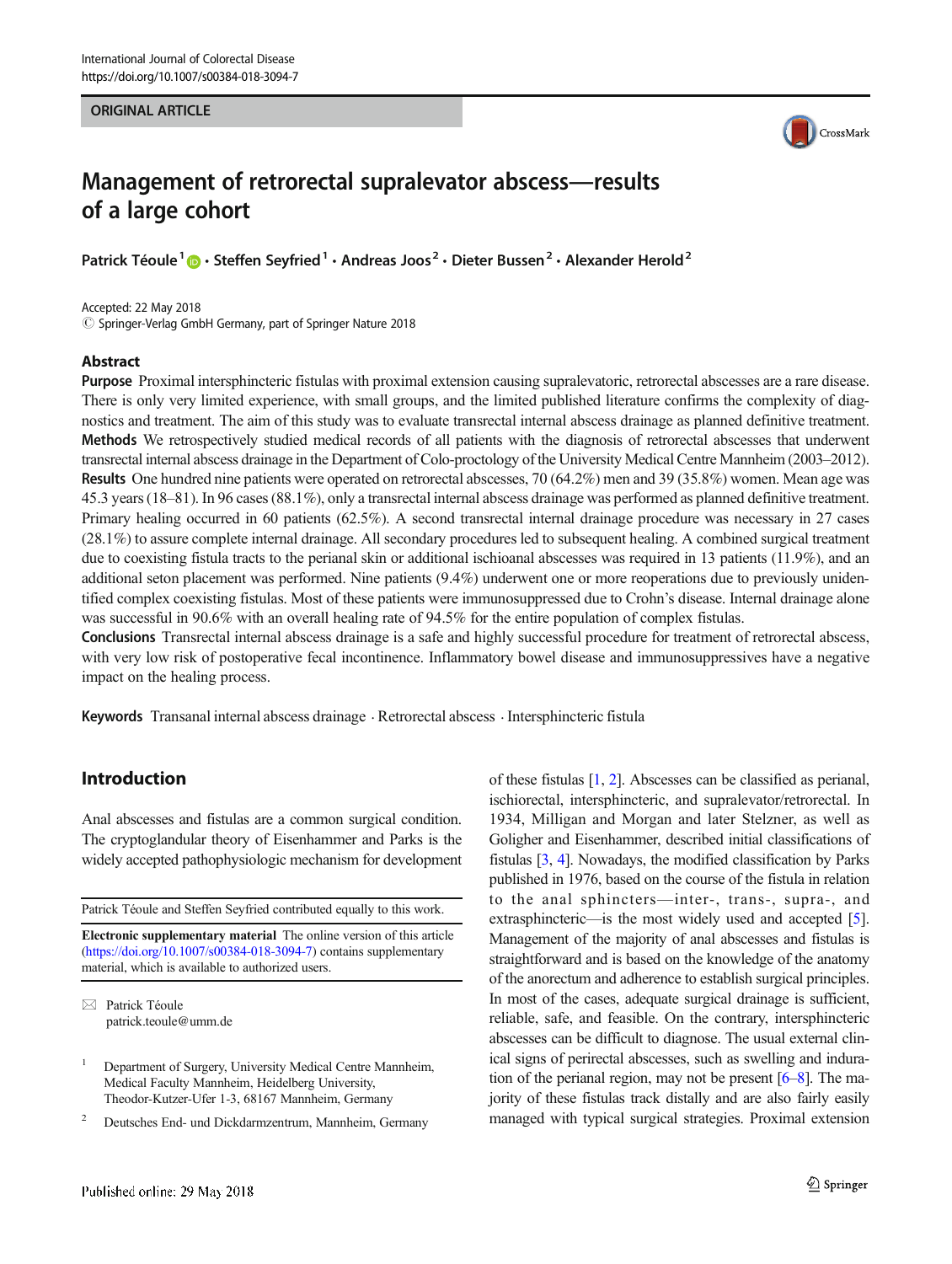within the intersphincteric and supralevator planes can create a very challenging problem. A lay open technique for these retrorectal abscesses with high proximal extension may require division of the proximal internal anal sphincter, risking incontinence [[9](#page-4-0)–[11](#page-4-0)]. There had been great enthusiasm for ligation of intersphincteric tract (LIFT) and even BioLIFT procedures, but recently, these results had a poor outcome [\[12](#page-4-0)]. The transrectal internal abscess drainage provides a potentially safer and reliable treatment approach for these retrorectal abscesses. There is very limited experience published in the literature, often based on case reports with only small numbers of patients. There are anecdotal references to these abscesses as a source of pelvic sepsis in colorectal surgical texts. The aim of this retrospective study was to evaluate the results of transrectal internal abscess drainage as planned definitive treatment for this disease.

# Patients and methods

### **Patients**

Medical and operative reports of all patients treated for retrorectal abscess (Fig. 1) at the Department of Coloproctology of the University Medical Centre Mannheim, Medical Faculty Mannheim, Heidelberg University, during the period from February 2003 to July 2012, were analyzed

retrospectively. Patients with coexisting anal abscesses or fistulas were also included. All patients were treated by transrectal internal abscess drainage  $\pm$  another surgical procedure if required for additional fistula extensions. All abscesses were above the levator outside of the rectum in the vast majority dorsally. The internal orifice is mostly at the dentate line. Patient and fistula characteristics as well as fistula recurrence and fecal continence were collected from medical charts. The postoperative fecal continence was assessed by using the Rockwood Fecal Incontinence Severity Index.

### Data collection and statistical analysis

Demographic characteristics and patients' medical records were collected and analyzed retrospectively for this study. Postoperative events and clinical outcomes were also recorded. Statistical analysis was performed using SPSS 15.0 (SPSS, Inc., Chicago, IL) statistical software.

### **Treatment**

Before treatment, individual diagnostics evaluated the patient to access the diagnosis. Here, proctoscopy, rectoscopy, and digital examinations were facilitated in all patients. If necessary, endoanal ultrasound, CT, or MRI scans were used. After accurate preoperative assessment of the chronic fistula



Fig. 1 Cadaver situs with supralevatoric abscess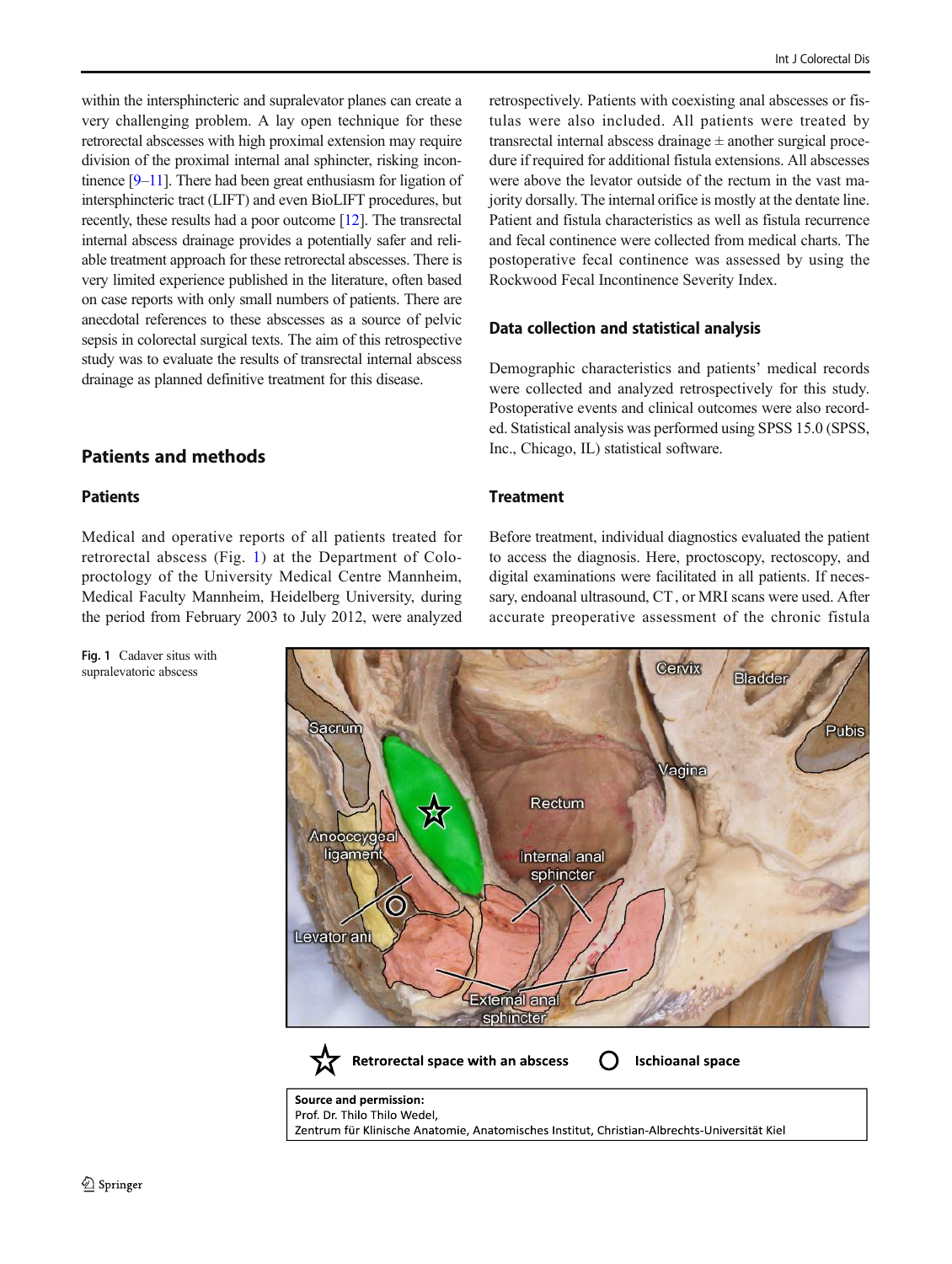anatomy, an elective procedure was planned. In only a very few cases, this was an emergency operation.

Via a transanal-transrectal route, the position of the abscess was palpated. Using Parks or Ferguson retractors, the operation field was exposed (Fig. 2). In all cases, an internal opening of the cavity could be found directly at or proximal of the dentate line, through this orifice the cavity was probed with a straight small probe (Fig. 3). Along this probe, the proximal anal canal and the distal rectum were incised. This incision was enlarged with curvilinear excision of the rectal bowel wall on both sides of the incision. The excision was made as long as necessary to drain the retroperitoneal part behind the rectum (Fig. 4). The excision should be large enough to create sufficient drainage (e.g.,  $5 \times 8$  cm) of the cavity. This internal wound was left completely open for secondary healing (Fig. [5\)](#page-3-0). No special wound care was required due to the internal location of the wound. Outpatient follow-up was done in 2- to 3-week intervals. If the internal drainage was assessed to be closing prematurely, a repeat transanal drainage was performed and the internal opening enlarged. In those cases where external fistula openings were found in the perianal area, the fistula tract was evaluated with probing and in addition to the internal drainage, a silicon seton was placed. This seton was left in place for several weeks till complete internal healing was achieved. If required, a second procedure was performed to address this remaining fistula.

# **Results**

#### **Demographics**

One hundred nine patients, 70 (64.2%) men and 39 (35.8%) women, were treated and underwent surgery at our department over a 10-year period. Mean age was 45.3 years (range 18– 81). The incidence of a chronic inflammatory bowel disease was 24% (20.2% Crohns' disease). Patients' demographics

![](_page_2_Picture_6.jpeg)

Fig. 3 Intraoperative situs with the internal opening at the dentate line

are summarized in Table [1.](#page-3-0) Interestingly, 39 (35.8%) patients suffered previously from an anal fissure. In declining order, other previous procotolgical diseases of patients were perianal abscess, cryptoglandular anal fistula, hemorrhoidal disease, mucosal prolapse, skin tags, and perianal ulceration (Table [2\)](#page-3-0).

### Surgery and healing

All patients received an internal drainage as treatment. In 96 cases (88.1%), a transrectal internal abscess drainage was initially performed as planned definitive treatment. Primary healing with only one-step surgery was observed in 60 patients (62.5%). Revisional surgery was necessary in 27 cases (28.1%) to improve internal drainage, all of them with subsequent healing. Nine patients (9.4%) underwent one or more reoperations due to previously not identified complex coexisting fistulas. Most of these patients were immunosuppressed due to Crohn's disease. A combined surgical treatment due for coexisting fistulas or abscesses were required in 13 patients (11.9%): in these cases, an additional seton placement was performed. Healing following internal

![](_page_2_Picture_11.jpeg)

![](_page_2_Picture_13.jpeg)

Fig. 2 Intraoperative situs before surgery Fig. 4 Intraoperative situs after deroofing and enlarging of the abscess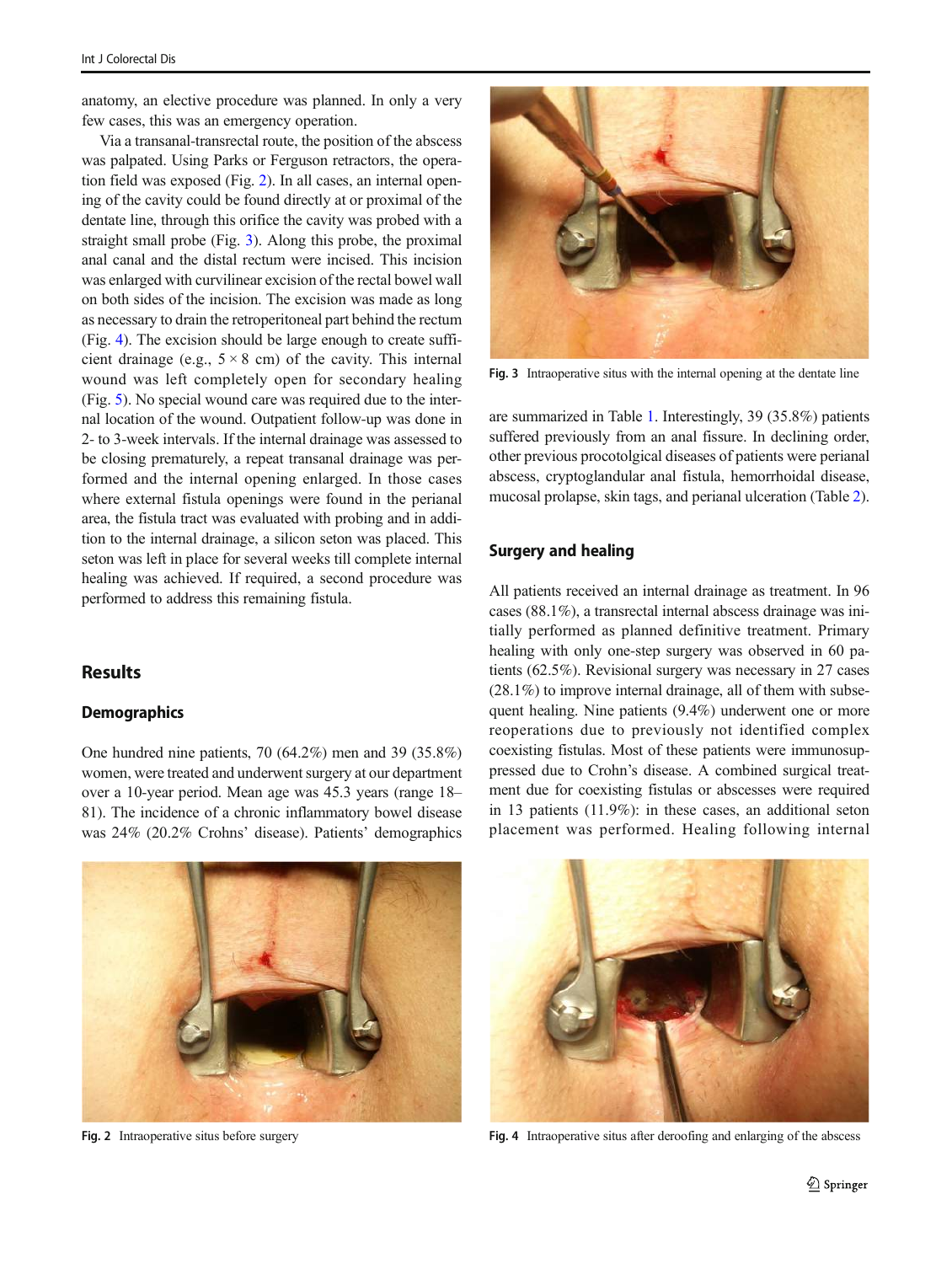<span id="page-3-0"></span>![](_page_3_Picture_1.jpeg)

Fig. 5 Postoperative situs

drainage was successful in 90.6%. The overall healing rate was 94.5% for all fistula presentations. The flowchart gives an overview about postoperative results and healing rate (Flowchart). Twenty (18.3%) patients suffered from one or more complications. In declining order, new fistulas, continence disorder, new abscesses, bleeding, and fever occurred postoperatively. In total, 36 (33.0) reoperations were necessary (Table 3).

The most common localization of the abscess was posterior with 78.9%. Twenty-two (20.2%) patients suffered from a lateral abscess, and only one (0.9%) patient had an anterior localization. Accordingly, the posterior localization of the inner fistula ostiom was the commonest with 88.1% (Table [4\)](#page-4-0).

Table 1 Patient cohort demographics and clinical data

|                                       | $n = 109$ (%)       |
|---------------------------------------|---------------------|
| Male/female sex                       | 70 (64.2)/39 (35.8) |
| Age years (range)                     | $45.3(18-81)$       |
| Crohn's disease                       | 22(20.2)            |
| Immunosuppressive medication          | 14 (12.8)           |
| Ulcerative colitis                    | 4(3.7)              |
| Immunosuppressive medication          | 1(0.9)              |
| Lymphoma or leukemia                  | 3(3.7)              |
| Patients with immunosuppressive drugs | 18 (16.5)           |
| Hypertension                          | 6(5.5)              |
| Preoperative diabetes mellitus        | 4(3.7)              |
| $O$ thers*                            | 9(8.2)              |
| Preoperative symptoms <sup>X</sup>    |                     |
| Perianal pain                         | 70 (64.2)           |
| Transanal secretion                   | 63 (57.8)           |
| Pruritus ani                          | 41 (37.6)           |
| Perianal pressure sensation           | 25(22.9)            |
| Bleeding                              | 10(9.2)             |
| Fever                                 | 2(1.8)              |

\*Cardiovascular disease, pulmonal disease, psychiatric disorder

<sup>x</sup> Multiple answers are possible

#### Table 2 Previous proctological diseases

|                              | $n = 109$ (%) |
|------------------------------|---------------|
| Anal fissure                 | 39 (35.8)     |
| Perianal abscess             | 28(25.7)      |
| Cryptoglandular anal fistula | 23(21.1)      |
| Hemorrhoidal disease         | 17(15.6)      |
| Mucosal prolapse             | 6(5.5)        |
| Skin tags                    | 5(4.6)        |
| Perianal ulceration          | 1(0.9)        |
|                              |               |

In declining order, inter-, trans-, supra-, and extrasphincteric fistulas were identified intraoperatively (Table [5\)](#page-4-0).

Most patients underwent elective surgical procedures. Healing of the fistula was defined as complete wound healing with absence of symptoms. In 67 (61.4%) cases, the healing was complete after 12 weeks. After 24 weeks, the healing was complete in 80 (73.4%) patients including patients who underwent additional surgery caused by revision or complex fistulas. In 19 (17.4%) cases, the healing took longer or was not successful. The average of follow-up was 13.6 weeks (range 4–85).

### **Discussion**

The principals of management of supralevatory abscess (SLA) were clearly described in the 1970s and 1980s before the development of imaging techniques [[5\]](#page-4-0). According to the described treatment principles, the suitable choice for the drainage route, either transrectal or perineal, is defined by the origin of the internal opening leading to the supralevatory abscess (i.e., either intersphincteric or ischiorectal). It is crucial to choose the appropriate route for abscess drainage to avoid potential morbidity resulting from sphincter damage or creation of even more complex fistula tracts. Some authors

| Table 3 | Postoperative complications and reinterventions |  |  |  |
|---------|-------------------------------------------------|--|--|--|
|---------|-------------------------------------------------|--|--|--|

|                                  | $n = 109$ (%) |
|----------------------------------|---------------|
| Patients with complications*     | 20(18.3)      |
| Fever                            | 2(1.8)        |
| Bleeding                         | 4(3.7)        |
| New abscess                      | 5(4.6)        |
| New fistula                      | 9(8.2)        |
| Continence disorder <sup>X</sup> | 7(6.4)        |
| Revisional surgery               | 36(33.0)      |
|                                  |               |

\*Multiple answers are possible

<sup>x</sup> Grades I–II according to the Rockwood Fecal Incontinence Severity Index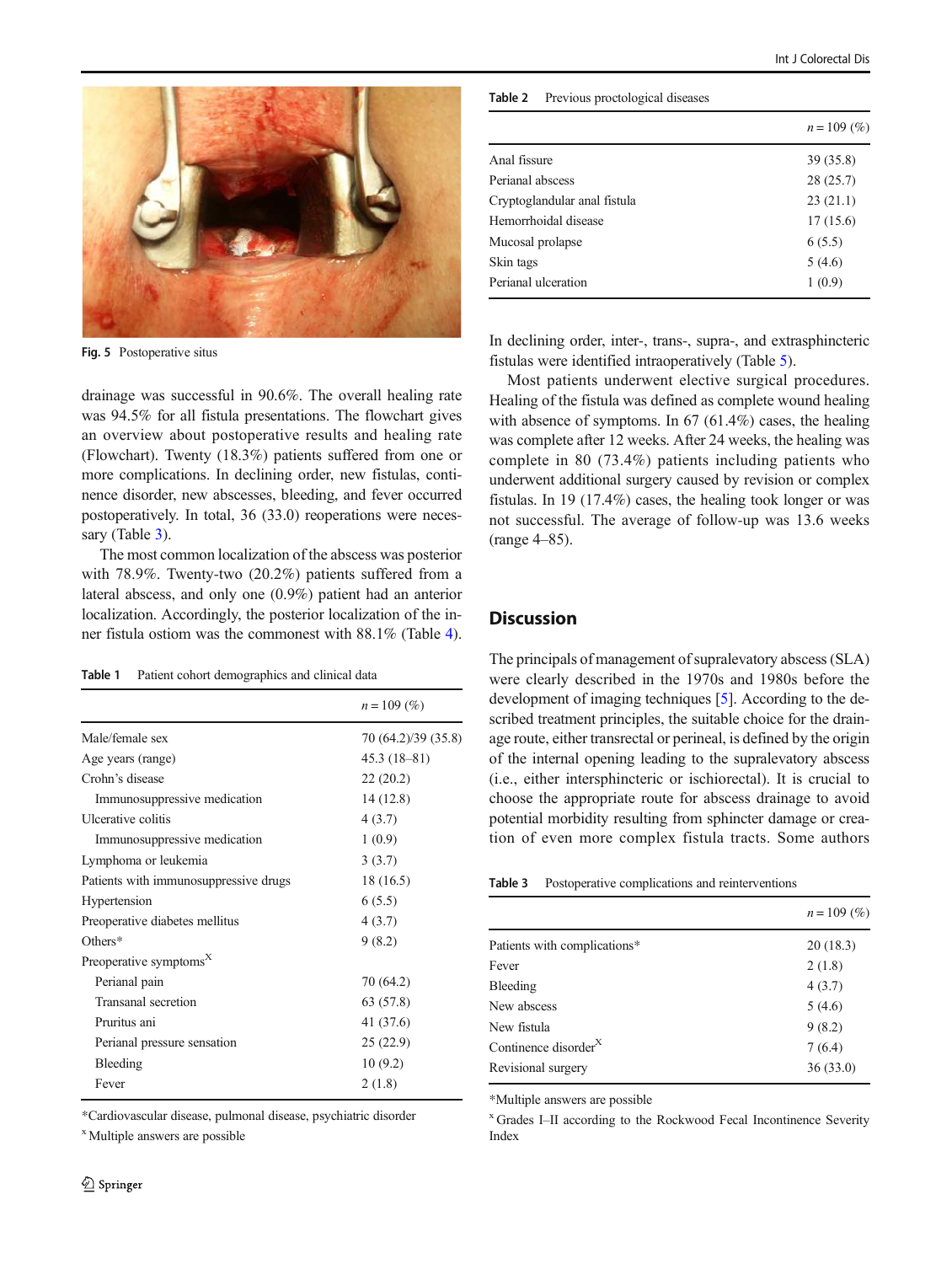#### <span id="page-4-0"></span>Table 4 Intraoperative findings

| Localization: abscess              | $n = 109$ (%) |
|------------------------------------|---------------|
| Anterior                           | 1(0.9)        |
| Posterior                          | 86 (78.9)     |
| Lateral                            | 22(20.2)      |
| $2 - 5h$                           | 13 (12.0)     |
| $9 - 11$ h                         | 9(8.2)        |
| Localization: inner fistula ostium |               |
| Anterior                           | 1(0.9)        |
| Posterior*                         | 96 (88.1)     |
| Lateral                            | 12(11.0)      |
| $2 - 5 h$                          | 7(6.4)        |
| 9–11 h                             | 5 (4.6)       |
|                                    |               |

\*Patients who were only treated by internal drainage

recommend the use of drainage catheters to avoid these risks [13].

Our data demonstrates that internal drainage is a simple and safe method to treat retrorectal abscesses with a secure and very satisfactory cure rate of 90.6%. When internal drainage alone is the treatment, there is only a minimal risk of incontinence as there was no or only minimal proximal incision of proximal internal sphincter muscle. No external sphincter muscle was divided. In addition, this approach provides healing within 12 weeks for most patients with no need for complex wound management or associated morbidity of such a wound. They can therefore return to normal activity in a matter of weeks. In our knowledge, this is the largest series of treatment retrorectal abscesses by internal drainage to be published. As previously described, it is highly efficient to drain a retrorectal abscess through the rectum [14, [15](#page-5-0)]. Subsequent management may include opening the intersphincteric space through the rectum by dividing the internal anal sphincter. If necessary, an additional external drainage should be performed by using an ischiorectal approach with or without seton placement. By performing this external drainage, the morbidity was also minimal as no extensive (muscle) tissue cutting was performed. In reference to other techniques, to perform an internal drainage, such as described by Garcia-Granero et al. [[16](#page-5-0)] (by using an endostapler) or the placement of an artificial catheter (mushroom drainage or similar), the principal goals of the treatment is similar but economically more efficient with no issues of wound management by the patient.

#### Table 5 Type of fistula

|                  | $n = 109$ (%) |
|------------------|---------------|
| Intersphincteric | 87 (79.8)     |
| Transsphinteric  | 16(14.6)      |
| Suprasphinteric  | 4(3.7)        |
| Extrasphinteric  | 2(1.8)        |

### Conclusions

All supralevator abscesses should be evaluated and treated formally in the operating room setting. As shown with our cohort, internal drainage of retrorectal abscesses is safe, avoids expensive devices or drainage tubes, creates minimal wound issues, and is highly effective in curing the abscess/ fistula. The technique can be used in association with other strategies required for related fistula tracts.

Authors' contributions PT, SS, and AH participated in the conception and design of the study. PT, SS, and AH performed the research, analyzed the data, and drafted the manuscript. AJ and DB participated in the revision of the manuscript. All authors have read and approved the final manuscript.

### Compliance with ethical standards

Competing interests The authors declare that they have no competing interests.

Informed consent Informed consent was obtained from all individual participants included in the study.

### References

- 1. Eisenhammer S (1956) The internal anal sphincter and the anorectal abscess. Surg Gynecol Obstet 103:501–506
- 2. Parks AG (1961) Pathogenesis and treatment of fistuila-in-ano. Br Med J 1:463–469
- 3. Eisenhammer S (1978) The final evaluation and classification of the surgical treatment of the primary anorectal cryptoglandular intermuscular (intersphincteric) fistulous abscess and fistula. Dis Colon Rectum 21:237–254
- 4. Rickard MJ (2005) Anal abscesses and fistulas. ANZ J Surg 75:64– 72. <https://doi.org/10.1111/j.1445-2197.2005.03280.x>
- 5. Parks AG, Gordon PH, Hardcastle JD (1976) A classification of fistula-in-ano. Br J Surg 63:1–12
- 6. Hyman N (1999) Anorectal abscess and fistula. Prim Care 26:69– 80
- 7. Nelson R (2002) Anorectal abscess fistula: what do we know? Surg Clin North Am 82:1139–1151 v–vi
- 8. Rosen L (1994) Anorectal abscess-fistulae. Surg Clin North Am 74: 1293–1308
- 9. Prasad ML, Read DR, Abcarian H (1981) Supralevator abscess: diagnosis and treatment. Dis Colon Rectum 24:456–461
- 10. Bernard D, Tasse D, Morgan S (1983) High intermuscular anal abscess and fistula: analysis of 25 cases. Can J Surg 26:136–139
- 11. Parks AG, Thomson JP (1973) Intersphincteric abscess. Br Med J 2: 537–539
- 12. Wallin UG, Mellgren AF, Madoff RD, Goldberg SM (2012) Does ligation of the intersphincteric fistula tract raise the bar in fistula surgery? Dis Colon Rectum 55:1173–1178. [https://doi.org/10.](https://doi.org/10.1097/DCR.0b013e318266edf3) [1097/DCR.0b013e318266edf3](https://doi.org/10.1097/DCR.0b013e318266edf3)
- 13. Beck DE, Fazio VW, Lavery IC et al (1988) Catheter drainage of ischiorectal abscesses. South Med J 81:444–446
- 14. Garcia-Granero A, Granero-Castro P, Frasson M, Flor-Lorente B, Carreño O, Espí A, Puchades I, Garcia-Granero E (2014) Management of cryptoglandular supralevator abscesses in the